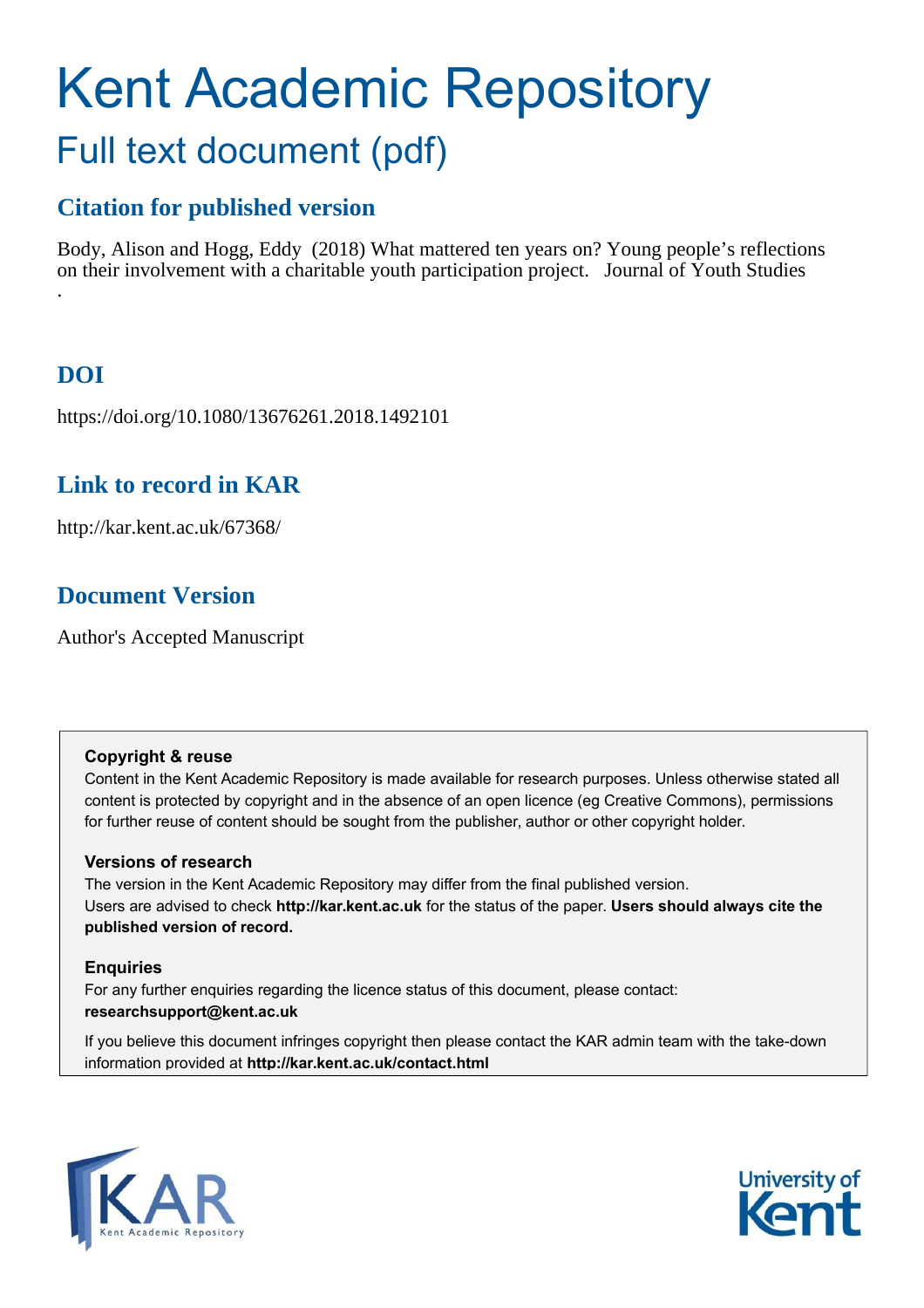## **What mattered ten years on***? Young people's reflections on their involvement with a charitable youth*  **participation project**

Alison Body, School of Childhood and Education Sciences, Canterbury Christ Church University

Eddy Hogg, Centre for Philanthropy, University of Kent

#### **Abstract**

Youth work in England is experiencing ongoing rapid and significant change, fuelling debate about its very function. This paper contributes to this debate by presenting original research on what young people themselves prioritised as significant in-service provision and highlights the longer-term impact that engagement with a voluntary sector organisation can have on the lives of vulnerable young people. Drawing on qualitative interviews with ten former youth participants involved in youth participation projects, the findings presented in this paper suggest that participants felt the support they received was, in many cases, *'transformative'*. However, they primarily defined their experiences and the impact through their relationships with individuals supporting them, through the sense of achievement and ability to effect change they developed and through finding a voice to affect community decisions.

#### **Introduction**

Youth engagement and youth service provision by voluntary sector organisations (VSOs) are inextricably linked. Being supported to participate and volunteer as a young person can open the door to a lifetime of engagement, with positive experiences reinforcing volunteering as a fun, interesting and helpful activity (Brodie et al. 2011; Hogg 2016; Musick and Wilson 2007). The value of youth service provision, therefore, goes beyond the immediate benefits of support given and potentially extends to a lifetime of community engagement and the benefits that this potentially brings (Morrow-Howell, Hong, and Tang 2009; Cattan, Hogg, and Hardill 2011). Youth services have for a long time been provided by a combination of state organisations and VSOs, with proactive youth work post-2010 increasingly dominated by the latter. In this paper, we explore former youth participants' perceptions of the impact of their engagement with VSOprovided youth participation services and the impact this has had on their civic engagement in young adulthood.

Since the election in the United Kingdom of the Conservative and Liberal Democrat Coalition Government in 2010, and the subsequent election of the Conservative governments in 2015 and 2017, youth services and provision have undergone radical transformation driven by austerity measures and service realignment (Davies 2013; Murphy 2017). In 2016, UNISON claimed that funding cuts to youth services amounted to  $£387$  million since April 2010, alongside a £1.7 billion reduction in grants to VSOs delivering early intervention youth services (Doward and Menin, 2017). Youth provision in the UK has traditionally been delivered by the network of 418 local authorities who work at a relatively local scale. However, multiple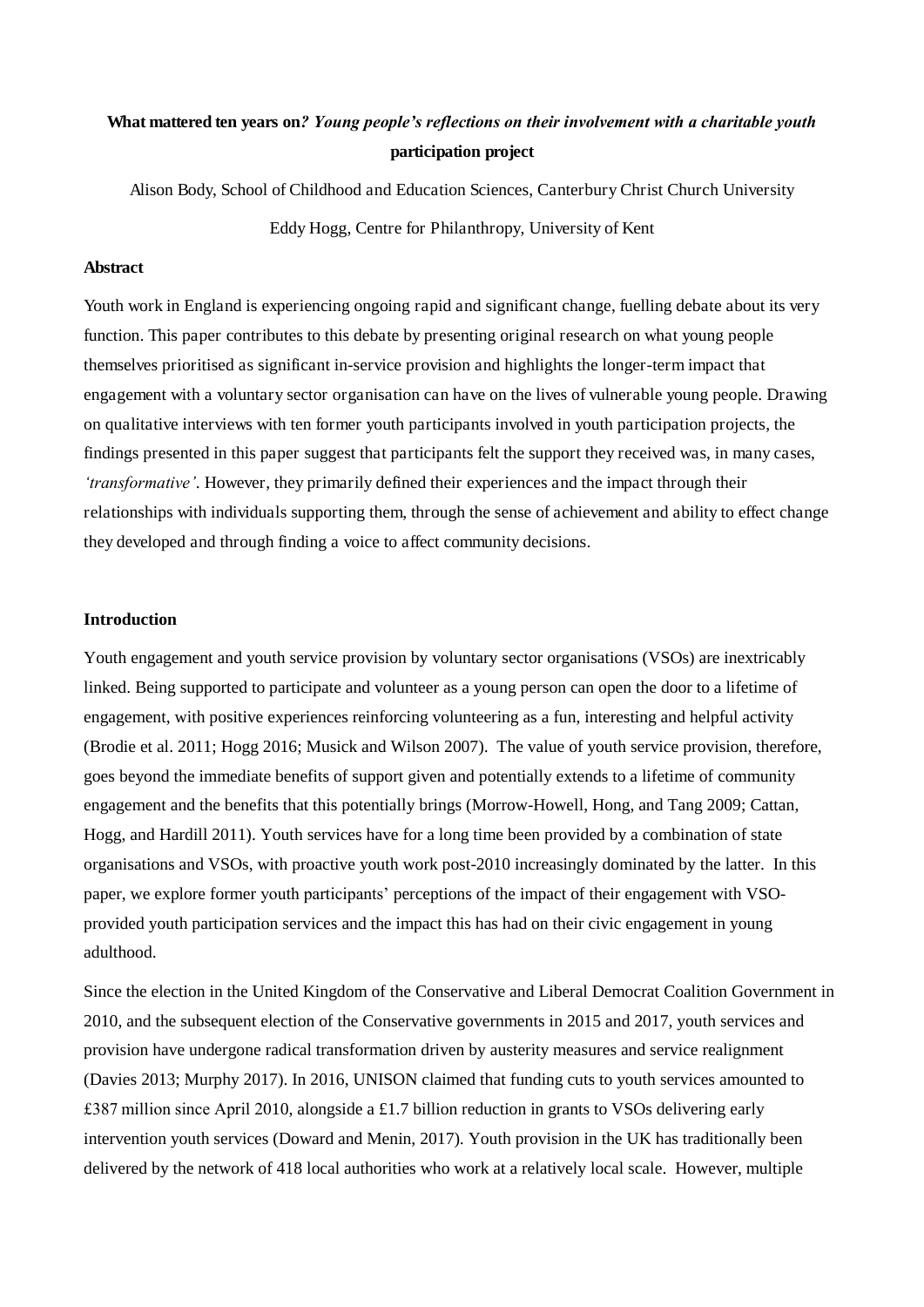studies identify increasing differences between these local authority areas as a rapid re-shaping of services occurs based on local circumstances, rather than a nationally agreed vision (National Youth Agency (NYA) 2014; Ritchie and Ord 2017). Indeed, many local authority youth service budgets have been reduced by 50% or more since 2010 (NYA 2014; Ritchie and Ord 2017), with some cutting youth services altogether (House of Commons 2011, paras 62-63). These funding reductions are resulting in radically different models of service provision for young people.

As a result, and further driven by a rise in contracting and commissioning, youth services in the UK are being pushed to become increasingly specialised and targeted (Davies 2013; McNeil, Reeder, and Rich 2012; Rirchie and Ord 2017; NYA 2014). In the absence of a national youth policy this has steered youth work to a more reactionary model of interventions, with the traditional youth work model being increasingly merged in with social care intervention (France, Freiberg, and Homel 2010). For example, qualified youth workers are increasingly more likely to be delivering caseload based interventions or working on targeted intervention programmes such as Troubled Families, a programme launched in 2011 and aimed at the 120,000 most 'troubled' families in England, defined as those families who themselves have problems and who further cause problems to those around them (Hayden and Jenkins 2014). This reflects an ongoing recognition of the traditional skill base of youth workers and their contribution to young people's lives, but is markedly different from delivery of universal services with specialist support woven through (Davies 2013; NYA 2014).

Even so, youth participation remains an important component of youth work. Yet, youth participation is not a singular or simple term, instead the term embraces multiple interpretations and understandings. In terms of this paper, we first and foremost understand youth participation as a right, protected by the United Nations Convention on the Rights of the Child. Specifically, Article 12 establishes two obligations, first that the child's wishes and opinions are sought; and second that their views are taken into consideration having due regard for the age, capability and maturity of the child. A fundamental right, Article 12 is also influential in the interpretation and implementation of all the other children's rights (United Nations Human Rights, 1989). Under this interpretation youth participation refers to the active engagement and real influence of young people in decision making which affects their lives. Closely linked to the concept of young people as citizens (Hill et al. 2006; Murphy 2017), policy and practice embrace youth participation (Barber 2009; Gunn 2008). Indeed, research highlights significant benefits of youth participation as: improving outcomes for children and young people in educational settings (Ruddock and Flutter 2004); increasing citizenship and democratic understanding (Kerr and Cleaver 2004); and increasing young people's skills including relationship building, confidence and trust (Nolas, 2014).

Despite these benefits, there have been tensions identified in the amount young people are embraced as partners in decision making processes. Referring to Hart's Ladder of Participation (1992), we would hope to see youth work encouraging youth participation in ways which would involve young people initiating and directing their own activities in consultation with and supported by adults. However, what we often find is young people simply being consulted in a tokenistic way or indeed not being consulted at all (Spicer and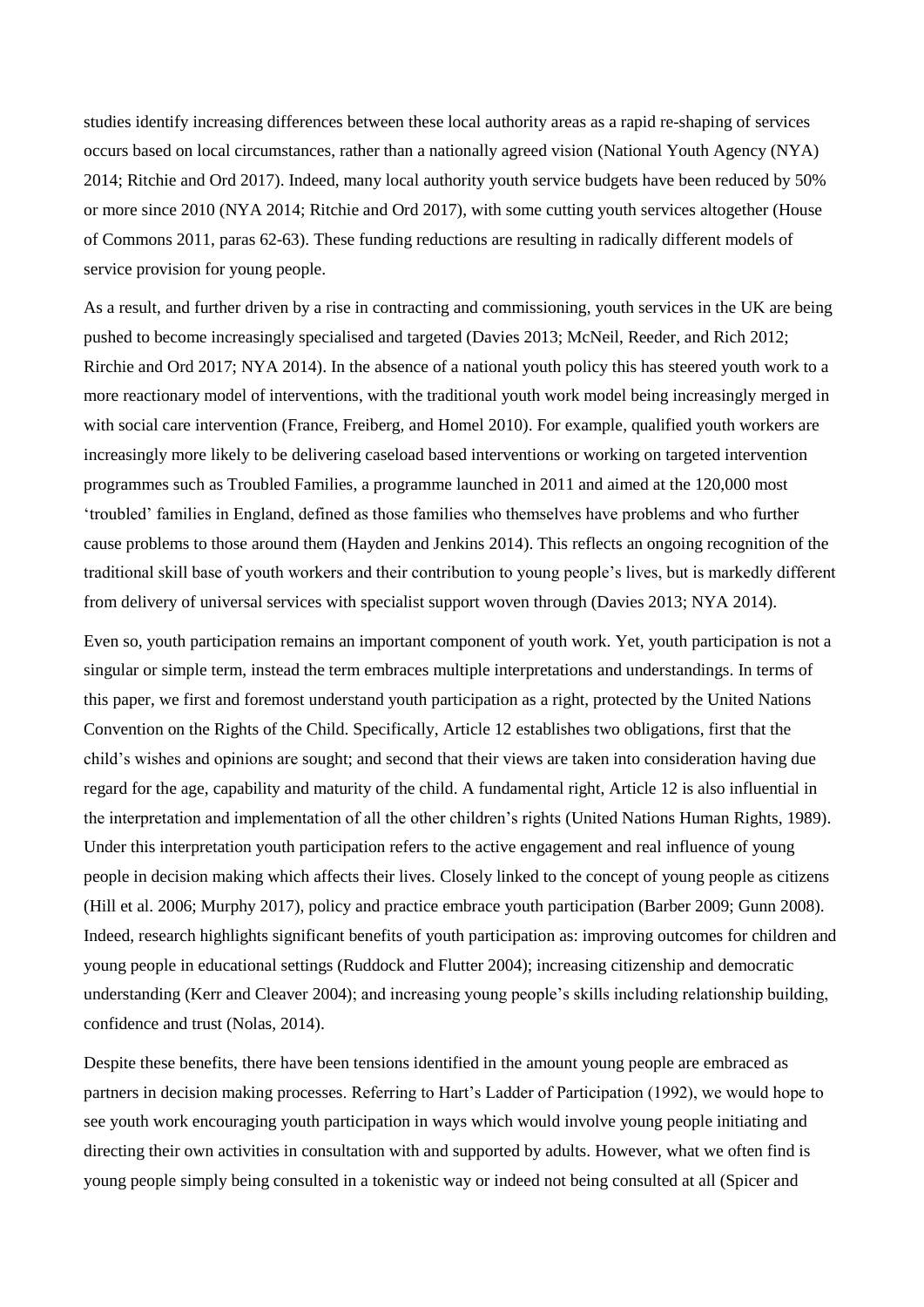Evans 2007; Taylor and Percy-Smith 2008). The extent to which youth participation can have the positive outcomes on youth and adult citizenship is contingent on the participation being genuine (Hart 1992; Shier 2001). To achieve successful participative engagement, research highlights the importance of role of the youth worker or practitioner, emphasising the importance of this role in creating the appropriate space, context and environment for meaningful and 'real' participation to take place (Nolas 2014; McMillan and Chavis 1986; Ritchie and Ord 2017). Indeed, relational factors (including family, out of school activities and wider community links) are positively related to meaningful community engagement by young people (Rivera and Santos 2016; Saunders, Munford, and Thimasarn-Anwar 2016).

Although the term 'participation' is broad (Barber 2009) this paper focuses on participative activities supporting young people to develop different elements of active citizenship, including activities related to activism (e.g. campaigning, advocacy, etc.) and those related to more traditional forms of volunteering (Rochester, Ellis Paine, and Howlett 2011). Through the involvement in volunteering and participating in decision making process, young people can learn the value of and process to undertake civic engagement (Rivera and Santos 2016) and the positive impact it has on their relationships with other people and their own sense of identity. We also know that early experiences of volunteering increase the likelihood of someone volunteering as they go through their lives (Flanagan 2009; Hogg 2016). It allows young people to see how collective effort can enable them and others to achieve their goals (Musick and Wilson 2007). For example, longitudinal data from the USA found that young people's participative involvement in VSOs encouraged them to be involved in community activities, public speaking and debate, and was the strongest predictor of continued political engagement during and after transitions to adulthood (McFarland and Thomas 2006).

This process is in effect a training in citizenship which enables young people to speak out on behalf of their communities and to effect change for themselves and others (Flanagan 2009). As such, young people are potentially more likely to take up volunteer roles during the transition to adulthood if they have previously experienced volunteering in contexts such as school, church or through a club aimed at young people (Musick and Wilson 2007). Within this, VSOs are well placed to engender trust and engage more vulnerable individuals (Morris, Barnes, and Mason 2009) and may help to mitigate inequalities by providing opportunities in areas where they might not otherwise exist, often seeking to engage more vulnerable young people. As such, participation initiatives by VSOs enable young people to take part in voluntary activities. Furthermore, services which are open to all young people allow them to participate in activities and a wide range of volunteering tasks alongside their peers and friends (Ritchie and Ord 2017). Research shows that this is important - young people are more likely to take part in the volunteering activities that their peers are doing, so there is a strong group influence at play (McLellan and Youniss 2003; Musick and Wilson 2007; Youniss, McLellan, and Mazer 2001).

The benefits that occur because of the activities of VSOs are many and varied. They include direct benefits to the immediate recipients of services but also include wider community benefits which accrue to a wide range of stakeholders – family members, friends, neighbours and the community as a whole (Salamon 1992). VSOs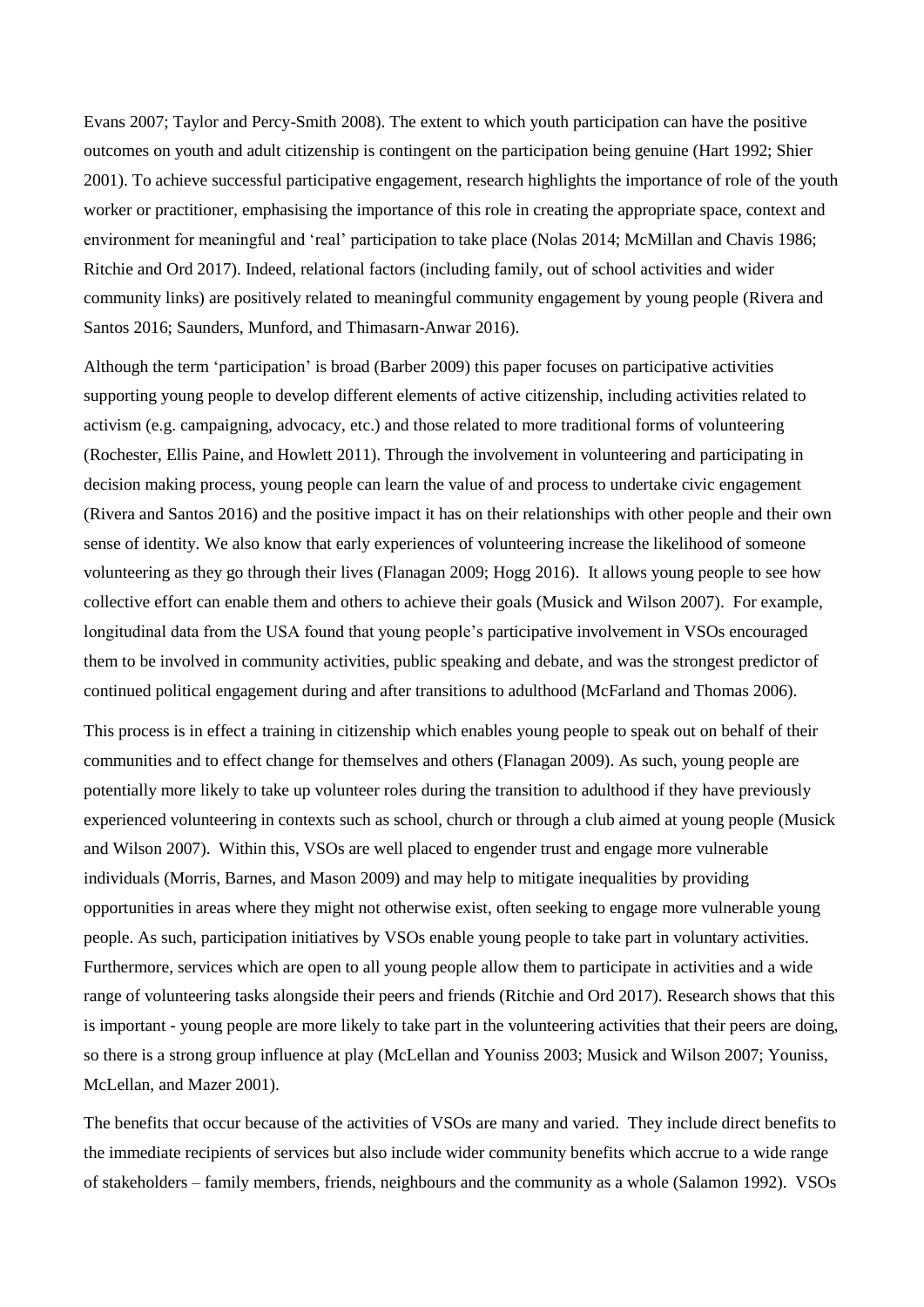can add value in other ways, too. Often, they are funded by people or groups who have a strong commitment to the core values of the work they do. By staying true to their core values, VSOs can achieve goals that organisations from other sectors would not be able to (Rochester 2013). The Wolfenden Committee (1978) argued that VSOs sit in a middle ground between the formally organised and impersonal state and the sometimes chaotic and uneven provision of informal care. They can provide a personalized service to the people they support, yet are organised and able to provide this support consistently over long periods of time. Furthermore, simply being part of a VSO provides a sense of camaraderie and comradeship, alongside a sense of belonging and identity (Rochester 2013). For young people experiencing difficult transitions this can be of enormous benefit as they find a place which welcomes them and supports them as they continue on the path to a stable and civically engaged adulthood. However, there is little academic research which seeks to explore the subsequent life experiences of former youth participants and the impact support has on the trajectory of their lives post activity (Sinclair 2004). Therefore, the research question posed is: What do former youth participants of a youth participation project highlight as significant post-engagement, and what can current and future provision learn from this?

#### **Methodology**

To answer the research question, we undertook an in-depth case study analysis involving ten individuals who had been involved in youth participation projects in 2005/6, with one charity working at a local scale in a semi-rural area made up of small market towns. The voluntary organisation who had engaged these young people is a small, locally-operating VSO who have an established history in delivering youth participation focused services. Services included two youth forums which established projects to address local issues in the community and beyond, for example through the establishment of a youth café and hub, alongside a local youth-led creative art project creating and directing film and music projects about the local community within which they lived.

Central to this research, is a perspective which understands young people as experts of their own lives and experiences, and therefore positions them pivotal to the research process (Barber 2009; Hart 1992; Shier 2001; Treseder 1997). Adopting an interpretivist epistemology, we aim to understand the meaning young people attribute to their experiences (Fox and Martin 2007). Qualitative interviewing was consistent with our research question, in that it provided us with rich qualitative data about the social world's young people occupy (Holstein and Gubrium 2003). Qualitative interviewing allows for a "conversation with a purpose" (Burgess 1984: 102) in which key themes are explored. Interviews were semi-structured, each following a similar line of questioning whilst allowing for individual perspectives and events to be discussed (Mason 1996, Kvale 2007). Each interview lasted approximately one hour, was recorded, transcribed and analysed in order to explore the content of the interview (Oliver, Serovich, and Mason 2005). Interviewees were assured that all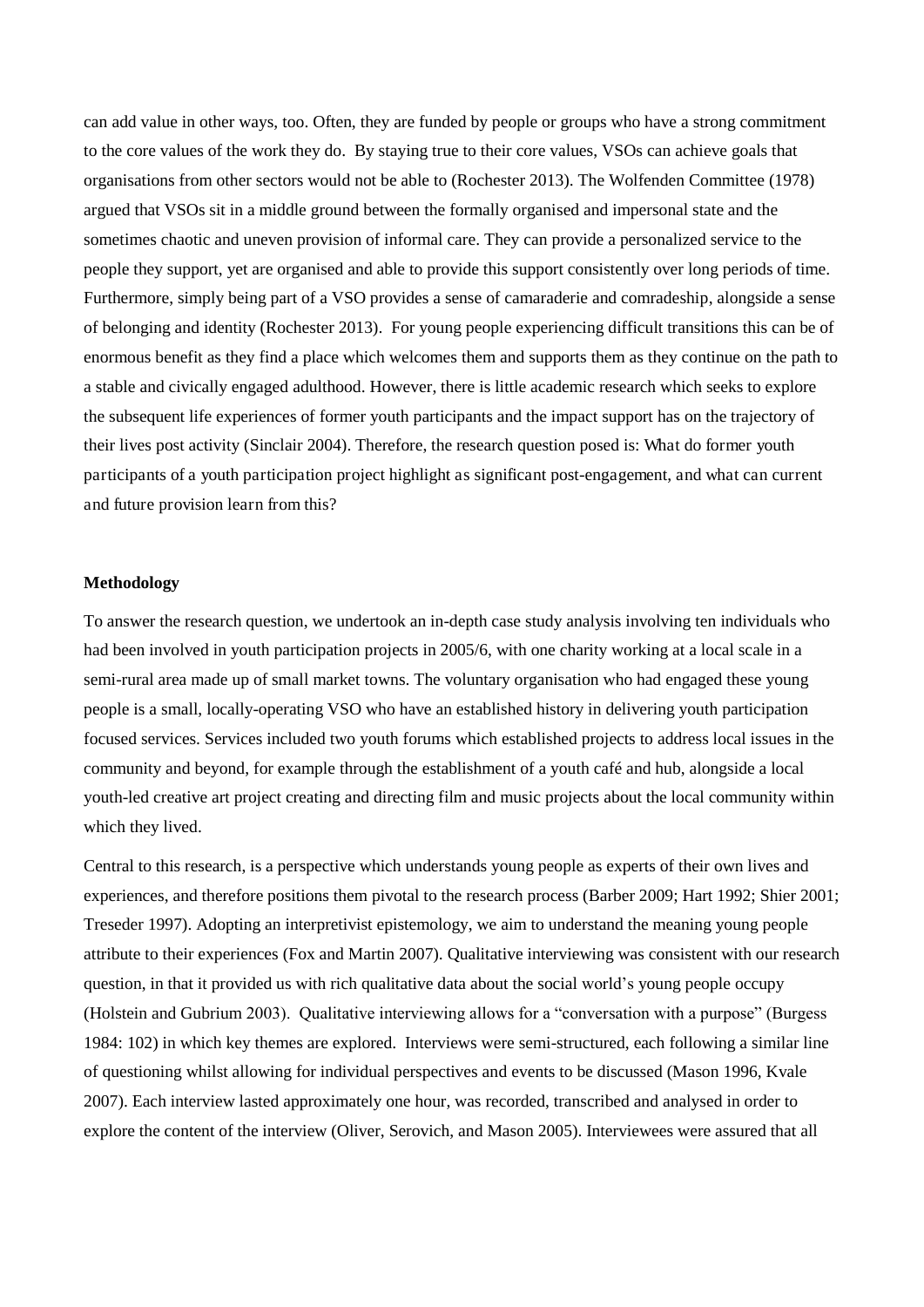their comments would be anonymised and were encouraged to share their views honestly and freely. Pseudonyms have been used where participants have been quoted, as outlined at the end of this section.

Sampling of the interviewees was purposive - members of staff from the VSO acted as gatekeepers and contacted a range of former youth participants who had been involved in one of these youth participation focused projects and sought consent for their contact details and names to be passed over to the researchers. Gatekeepers are organisations or individuals who facilitate initial access to research participants, and whose sponsorship of the researcher – a result of having introduced them to the participants – underpins the relationship between researcher and participant (Jenkins 2004). Researchers engaged with the gatekeepers to ensure that those young people who were recruited were not only those who had had a uniquely positive relationship with the VSO and indeed included some who had left on bad terms. This was essential in ensuring that the research explored the experiences of a range of young people. The researchers and two key members of VSO staff communicated regularly. This cooperation was key to the research being conducted effectively (Hogg, Hardill, and Ramsey 2014)

Once consent had been sought by staff at the VSO to share participants' details, the researchers contacted the former youth participants. Of the 20 potential participants identified, 10 individuals, five females and five males, aged 21 to 26 years agreed to participate and were interviewed. Though the research focuses on participants who had been engaged 10 years previously, in 2005/6, participants were often engaged with the VSO for significantly longer, and some remain involved as staff and volunteers. The research has undergone full ethical review within the researchers' institutions, and participants were allocated appropriate gender pseudonyms to protect identity. The ten participants are detailed in Table 1.

|                | Pseudonym | Gender | Age | <b>Projects Engaged With</b>          |
|----------------|-----------|--------|-----|---------------------------------------|
| $\mathbf{1}$   | Abbie     | Female | 23  | Youth Forum and Creative Art Projects |
| $\overline{2}$ | Becky     | Female | 23  | Youth Forum and Creative Art Projects |
| 3              | Chris     | Male   | 21  | Youth Forum and Creative Art Projects |
| $\overline{4}$ | Danielle  | Female | 24  | <b>Youth Forum</b>                    |
| 5              | Edward    | Male   | 22  | Youth Forum and Creative Art Projects |
| 6              | Frankie   | Male   | 26  | Youth Forum and Creative Art Projects |
| $\overline{7}$ | Georgia   | Female | 23  | <b>Youth Forum</b>                    |
| 8              | Harry     | Male   | 25  | Youth Forum and Creative Art Projects |
| 9              | Joshua    | Male   | 24  | Youth Forum and Creative Art Projects |
| 10             | Katy      | Female | 24  | <b>Youth Forum</b>                    |

Table 1: Participants details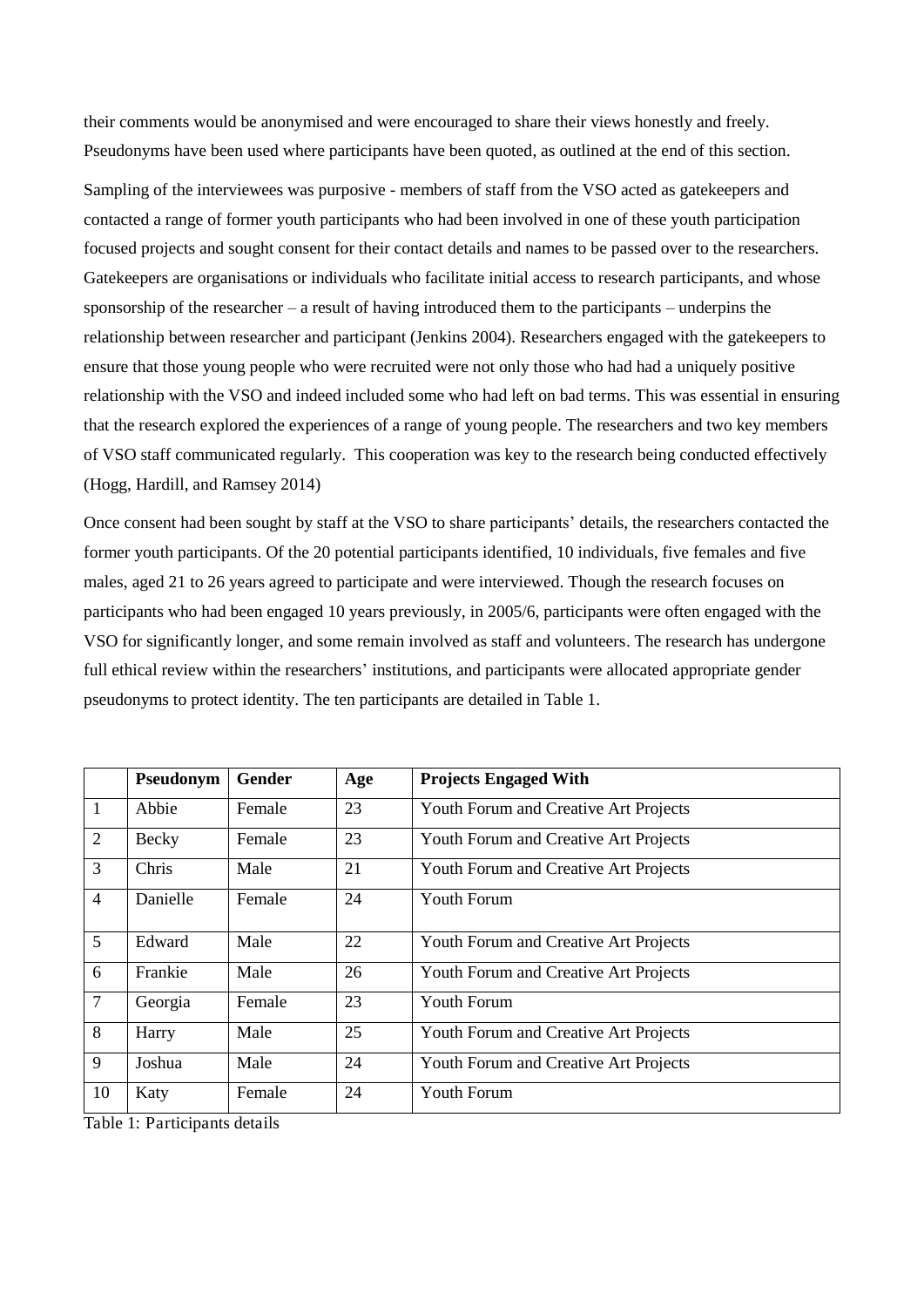#### **Findings and Discussion**

All the participants in this research felt that their experiences with the VSO engaging in participative project had been in some way positive and productive, while in some cases they were seen as being transformative in their lives, as summarised by Danielle:

"It changed my life... if it wasn't for them then I wouldn't be half the person that I am now."

Danielle

In particular, participants highlighted three key ingredients which they felt had been significant in shaping their experiences.

#### **The Key Ingredients**

Firstly, as explored in the literature review, it is the ability of staff and volunteers to build positive relationships with young people that is fundamental in terms of youth participation having a meaningful lasting impact (Nolas 2014; Rivera and Santos 2016; Saunders, Munford, and Thimasarn-Anwar 2016). It was telling that across all interviews, the participants rarely identified or specifically discussed the different services they engaged with (such as early intervention support, drug and alcohol advice or, sexual health services) or the larger organisation. Rather they identified and framed their experiences based around individual practitioners within the organisation, and discussed strong and lasting attachments to these individuals, highlighting the idea that relationships remain central to service provision (Ritchie and Ord 2017).

These relationships acted as the hub of the wheel that meant young people felt they could talk about a wide range of issues from drugs, sex, mental health issues, problems at home to ambitions, aspirations and dreams. For example, as Katy highlighted:

"I went through a really rough patch, I wanted to drop out of school, I was really down… I came to these guys, they gave me advice, they helped me help myself, they were brilliant."

#### Katy

These relationships became part of the ongoing support networks for the participants beyond the lifetime of the project they were involved in. Though all of the youth participants were identified as 'vulnerable' by the VSO at point of engagement, once engaged many of the participants reached and maintained stable periods of their lives. However even during periods of stability the participants still had times when they felt vulnerable, and in these situations, they felt they had support network beyond their family and school, as Harry and Katy explained:

"They [youth workers] became my 'other' family, sort of like a big brother."

Harry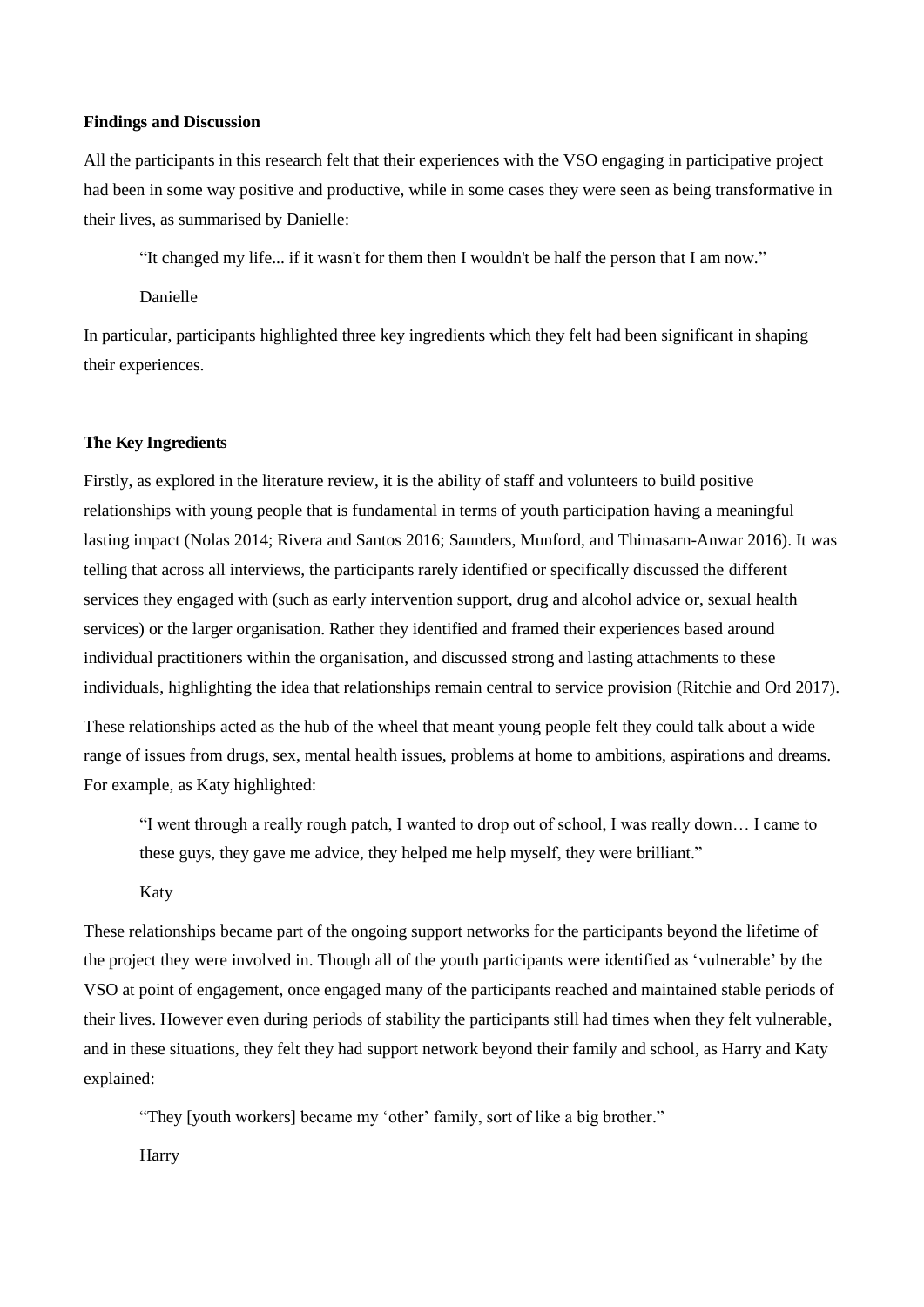"Literally just having someone to talk who wasn't my family, who were going through stuff too, was so good, just to have someone to listen"

Katy

Participants drew on this as being significantly important to them, as Abbie described:

"I felt and feel valued here, I wasn't treated like that at school not at all. They didn't care what was happening but guys here did. I just needed someone to say, 'what do you need'. I needed support not someone telling me everything I was doing was wrong. These guys just said, 'how can we help you', they actually listened and cared."

Abbie

Relationships, then, are crucial to building strong and positive relationships between young people and a VSO (Rivera and Santos 2016; Saunders, Munford, and Thimasarn-Anwar 2016). This in itself is not a 'new' concept, with McMillan and Chavis (1986) highlighting the need for young people to feel 'connected' over three decades ago, however it acts as a useful reminder that relationships are a necessary building block to achieve the more participatory approaches identified by Hart (1992).

Secondly, and linked to the first ingredient, having a voice and feeling respected by VSO staff, volunteers and other young participants was cited by interviewees as an important ingredient. Echoing previous research (e.g. Rudduck and Flutter 2004), several participants highlighted how they felt being heard and being listened to through their engagement with the VSO increased their confidence and self-esteem:

"I spoke to all the people at the AGM about our work, usually I get worked up and start stuttering but I'm getting so much better."

Edward

"I think my confidence really increased, yeah, it did."

Danielle

"I went down to the town hall meeting thing about closing the local school down, and I made sure they heard what I had to say about it."

#### Chris

They also highlighted how through this work, they felt more confident to articulate their views, discuss things with those in authority and stand up for their rights:

"I was being bullied at school and I remember one day suddenly feeling empowered enough to say 'enough, this isn't right'. I started campaigning against bullying locally and it just grew and grew."

Becky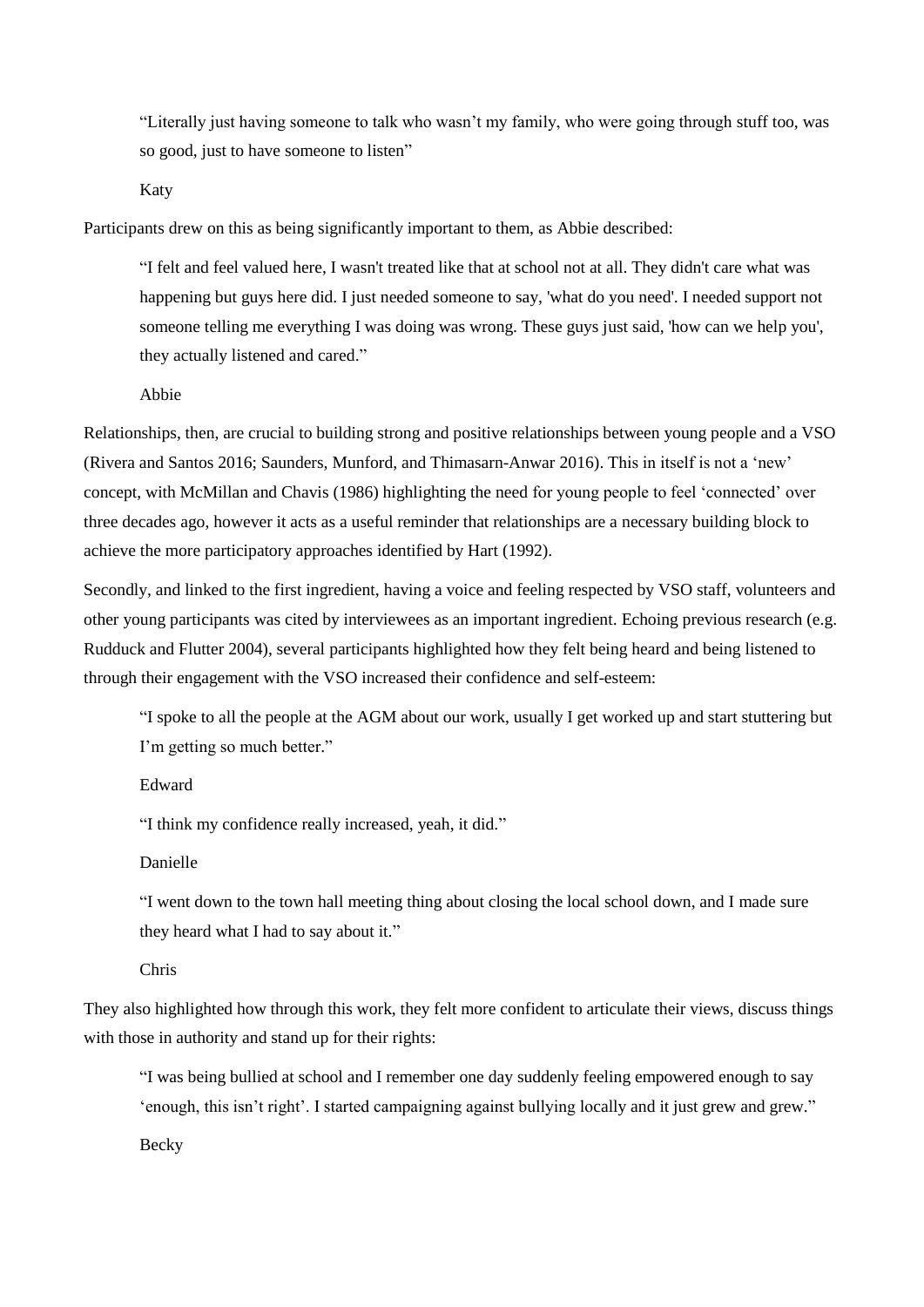"I wanted to make a difference, I got involved, well because some of my mates were, but then I wanted to make a difference."

Harry

Through positive relationships and the confidence of being listened to and respected, young people were able to engage in meaningful collaborative decision making around the way in which services in their local community were provided (Rivera and Santos 2016), as Becky's experience shows. The sense that young participants were able to actively shape their communities was echoed by Chris, who commented that:

"I only have to look out of my window and I can see the skate park that we got the funding for and we helped build – we did that."

Chris

Reflecting on this, participants expressed a strong sense of achievement in their accomplishments. Many of the young people we spoke to had been nominated for awards for their work and volunteering, and the majority of them felt respected and that their contribution was acknowledged by family, friends and their local community:

"Me and my mates still feel attached to that place, and everyone knows the youth forum did loads of good work here."

Joshua

"I got nominated for this award and I was like really, really chuffed… and then I got it, I actually won, I couldn't believe it."

Harry

This validation of their achievements further boosted confidence and in doing so helped to encourage continued civic engagement into adulthood.

The third key ingredient participants highlighted as having lasting significance was the opportunity to experience new things. This ranged from accessing equipment and facilities to produce music, film and art; to trips to Wales, camping and even a trip to Africa. For the participants in this research, the impact of these new experiences ranged from being something they felt proud of doing and enjoyed, to being key life experiences. For example, as Katy commented:

"There is no way I would have done some of things I've been able to do, my Mum is a single parent, it was tough for her. I got to do things I would never otherwise would have had the opportunity because we couldn't afford it."

Katy

And as Edward and Frankie reflected: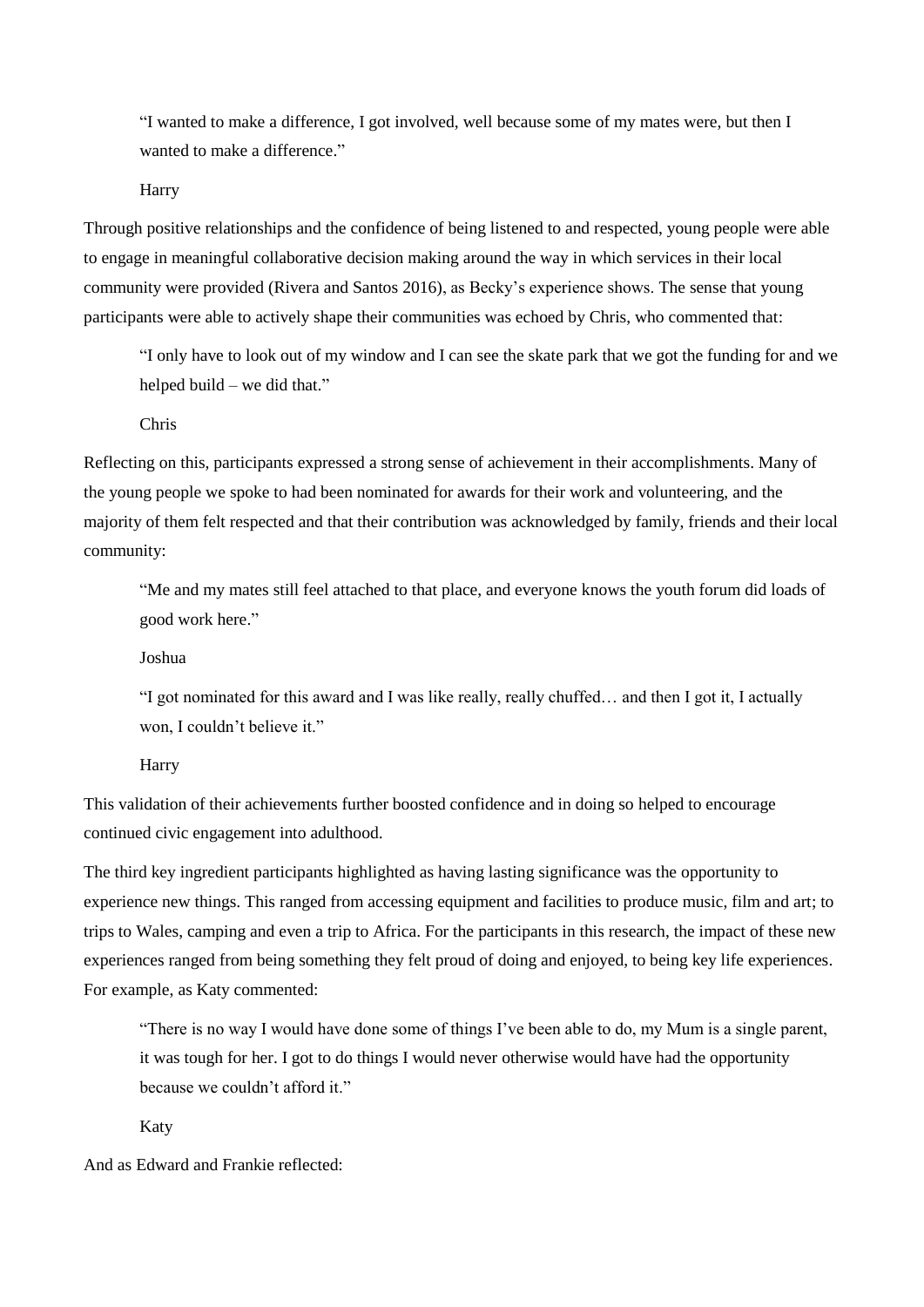"The trips were awesome, we did things we would never have had the chance to do before and probably will never do again."

Edward

"Going to Africa was a massive turning point in my life, I suddenly saw what it really meant to be poor."

Frankie

As we progressively move to more targeted, intervention-based youth services, there is a real danger access to these new experiences will continue to diminish (Davies 2013; McNeil, Reeder, and Rich 2012; Ritchie and Ord 2017; NYA 2014).

#### **Lasting Impacts**

Further to these key ingredients, participants identified several lasting impacts to which they felt their experiences with the VSO had contributed. Participants felt that their ability to form and maintain relationships was improved through their engagement with the VSO (Ritchie and Ord 2017; Rivera and Santos 2016; Saunders, Munford, and Thimasarn-Anwar 2016). This appeared on a variety of different levels, from improvements in peer to peer relationships, relationships with those in authority, and relationships with individuals and groups younger than themselves. Consistent with international research (e.g. McFarland and Thomas 2006), through these improved relationships with individuals younger than themselves, participants consistently demonstrated a strong inclination to help others and support peers and other young people to 'grow and develop', and demonstrated a strong desire to 'give back':

"If we hadn't had been involved in that [development of new youth facilities] I don't think I would have really thought too much about the next generation. For the first time it was like, it wasn't just me and my age group that mattered but what we left behind, what would our lasting impact on them be like."

Edward

"My involvement with the organisation has led me to the involvement I now have in a disabilities charity as a children's buddy."

#### Danielle

"It was that step (chairing the youth forum) in the journey which made me become more independent and want to more volunteering with other kids, you know 'give something back'."

Joshua

"I volunteer now and teach other young people music."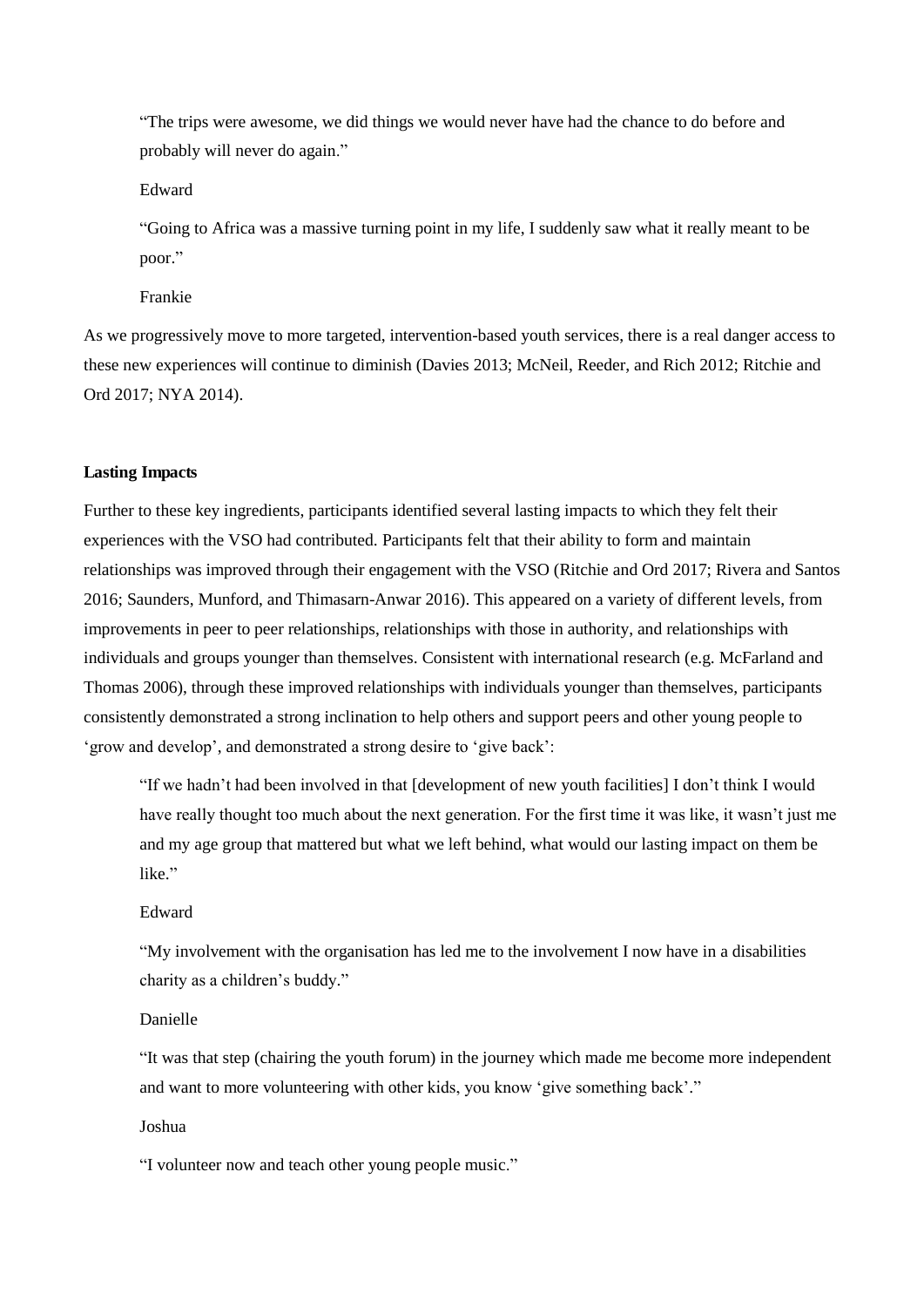#### Chris

Note in particular how Edward and Joshua attribute their involvement in the development of youth facilities as fundamental to their desire to benefit future generations (Musick and Wilson 2007). This illustrates the importance of meaningful participation to ensuring positive outcomes for young people (Hart 1992; Shier 2001; Treseder 1997). Building on this, this research supports wider studies on self-efficacy for young people (e.g. UK Youth 2013) which suggest youth participation work helps to increase this confidence (Schwarzer and Fuchs 1995). Each participant reflected they felt more confident to act positively in given situations, and thought more about engaging in challenging tasks. Such examples varied from applying for new jobs, having a voice in local decision making and campaigning for their and others' rights.

Furthermore, there was consistency amongst the interviewees in feeling uniquely supported and that the individuals who worked with them "saw something special" (Abbie). Most of the participants felt they had been personally invested in, for example:

"I feel they really invested in me…they put so much into me, I mean, I felt people really cared about me."

Frankie

"It was just nice to have someone say you matter."

Danielle

In addition, all but one of the interviewees were currently undertaking formal and/or informal volunteering, ranging from supporting other youth programmes, sports coaching to self-funding trips to Africa to support community development programmes. According to the Cabinet Office (2015) young people aged 16 to 25 are the most likely to volunteer of any age range, with over a third (35%) volunteering at least once a month. Indeed, most of the participants we interviewed volunteer regularly – nine out of ten had volunteered within the last six months, and half volunteer on a regular basis. All those volunteering had progressed into volunteering as young people through networks established through the VSO. This resulted in them either continuing as part of the VSO by volunteering with them, or moving on to volunteer with other organisations. Previous research suggests that positive experiences of youth participation are likely to have directly impacted the above average rates of volunteering amongst this group (Flanagan 2009; Musick and Wilson 2007; Rivera and Santos 2016), although with a small qualitative sample we should be wary of assuming this relationship.

Linked to this, participants also felt an increased sense of political engagement, that they have a voice in local decision making and that they are able to challenge what they see as injustices in their local community. We know from previous studies both in the UK (e.g. Musick and Wilson 2007) and USA (e.g. McFarland and Thomas 2006) that young people's involvement in VSOs, where they have opportunities to meaningfully participate in decision making and to volunteer, encourages them to continue to be involved in community activities, public speaking and debate (Rochester 2013). Participants within this research supported this notion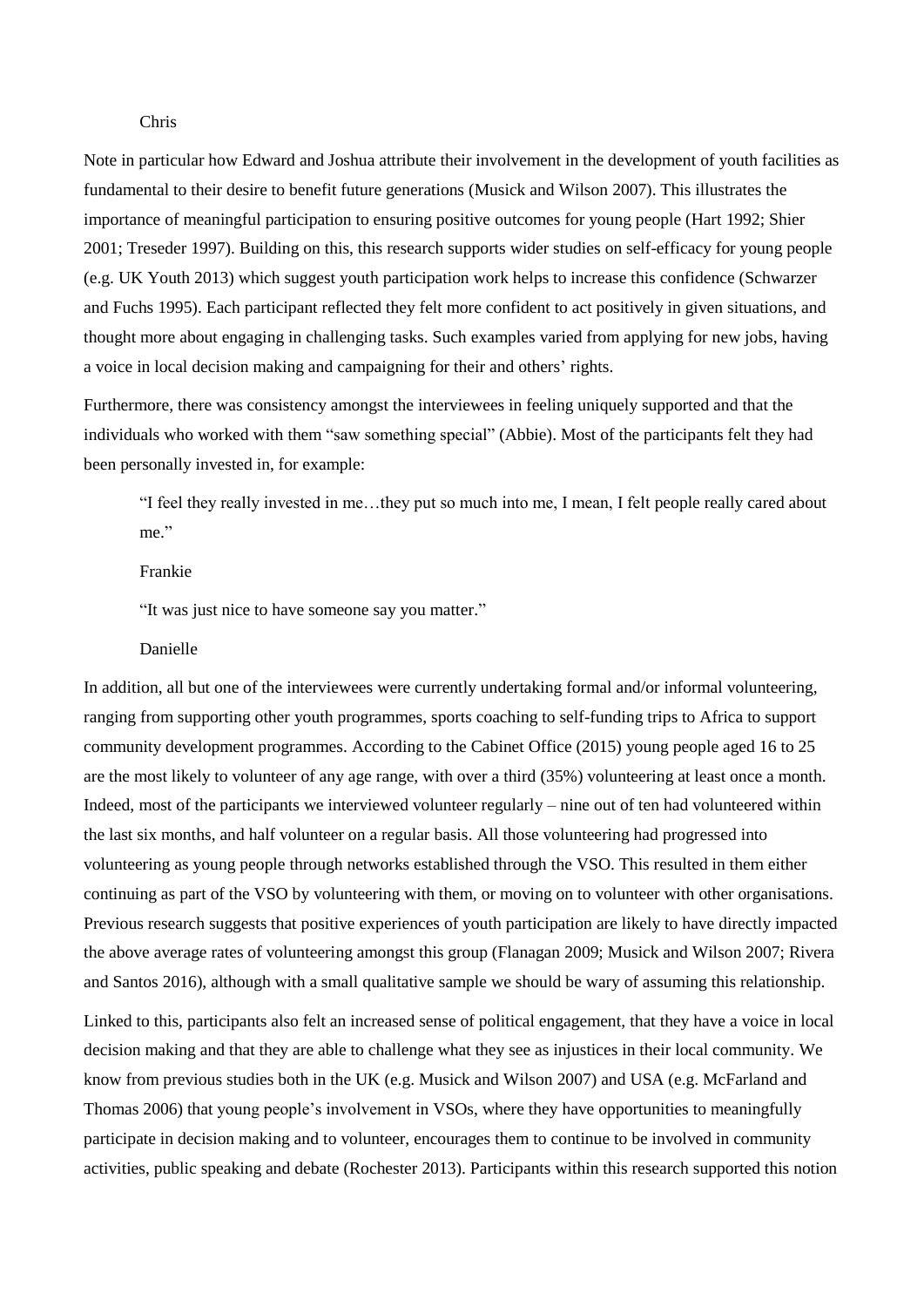with most of them continuing into adulthood to advocate strongly for the right and beliefs of themselves and others. For example, one participant went on to advocate for minority groups in a national forum, whilst others commented:

"Now I go to the town council and when they say anything else to add, I'm like right, yes, I've got something to say, this is what our community needs."

Harry

"I stood for the youth county council, then as a student rep at university… I am now really interested in using social media to campaign."

Danielle

"I'm working with some others at the moment to get funding for a new football ground in this area, we need it and the council won't help."

Frankie

There are several potential factors which support this finding. The projects offered by the VSO enabled young people to speak out on behalf of their communities and to effect change for themselves and others. This lived experience of collective effort to achieve goals is likely to encourage and teach young people political engagement skills such as participating in community activities, public speaking and debate (Hart 1992; Rivera and Santos 2016). We know that participation in these activities acts as the strongest predictor of continued political engagement during and after transitions to adulthood (McFarland and Thomas 2006; Musick and Wilson 2007).

There are also long term organisational impacts and benefits to this approach to working. It was evident that the VSO was perceived as hugely influential in the lives of the young people it supports and also the lives of those around them. The building of ongoing, sustained relationships with individuals within the local communities ensured a high reputational value amongst the youth participants and their families. Participants highlighted how they encouraged younger siblings, family friends and other young people in the local community to join and support the projects. For example, as Georgia reflected on her experiences of supporting younger people to be trained as members of the youth forum:

"And you know what, I know it sounds silly, but I just kept looking around me and seeing how much all these guys were developing and really changing and I was really proud of them…. I felt I was part of something special."

#### Georgie

However, while most participants reflected on an ongoing desire to 'give back' and continue to support the development and sustainability of the VSO and its youth projects, this was not universally the case. Where less favourable views of the support received were express, they concerned the way in which exiting the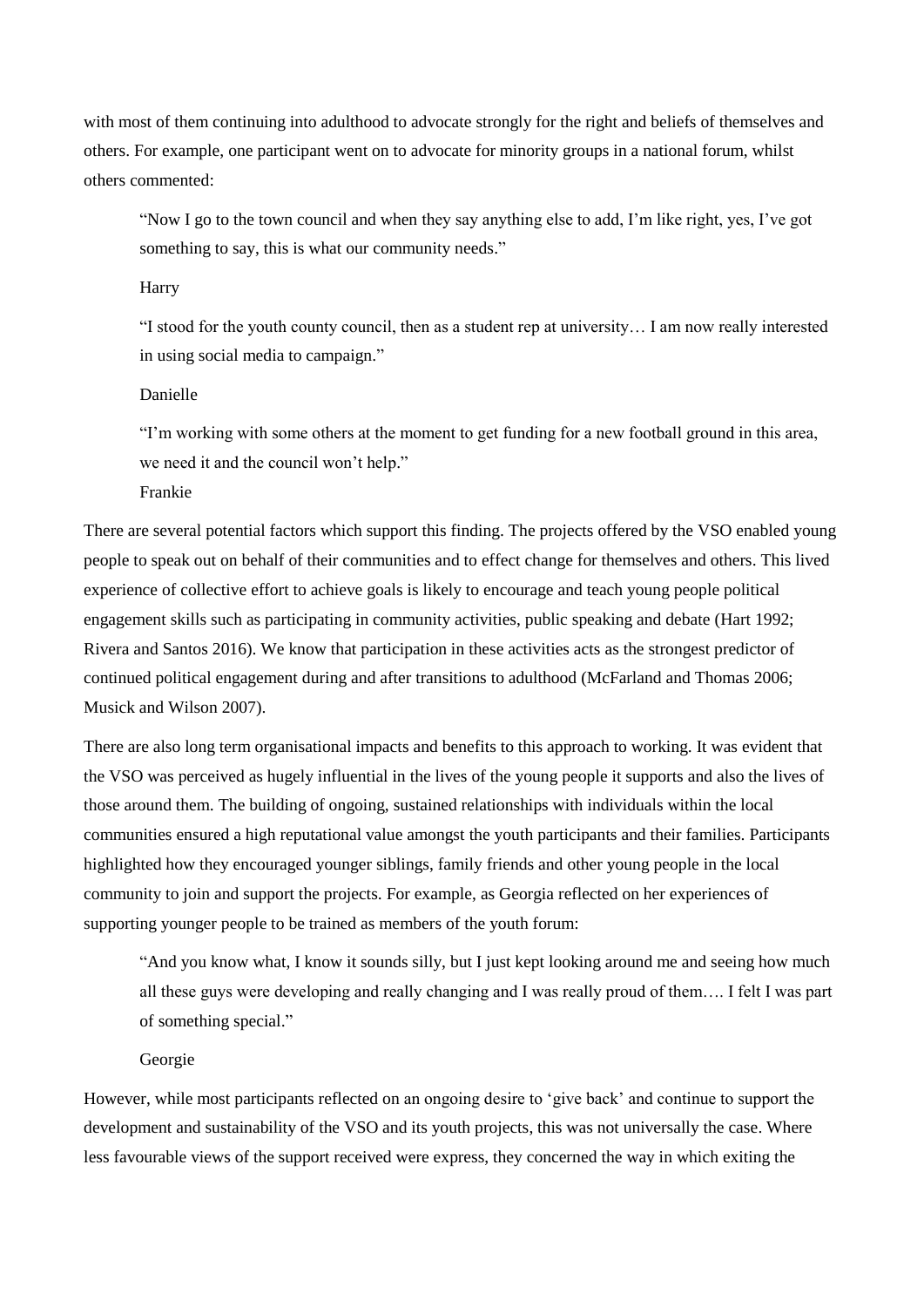organisation during the transition to adulthood had been managed. As such, occasionally when participants came to leave the project or service it was often accompanied by a sense of loss and grief:

"I felt really bereft when I was too old for the youth forum, is was like I had to move out of home… it was like losing my family."

Becky

"I think I was ready to move on from the project when I went to university, but I did miss it and I know my friends had a really hard time leaving it, and some stayed involved in one way or another."

#### Danielle

"Well when [youth worker] went off sick for a while it all just stopped, and I didn't have a lot to do with them for a long time after that, it was a shame really."

#### Edward

Nevertheless, the strength of the relational approach and participative projects meant that the participants felt connected and still part of the VSO even once they had grown too old to remain involved as young participants, for example, as Georgia states:

"In this charity, you grow up through it, and when you get to a certain age you volunteer, give back, and then you may move on to be a youth worker or something… you always stick around, somehow you always remember and connect back to here. You will always be a part of it."

#### Georgia

As a result, we suggest it is important that VSOs develop pro-active 'moving on' strategies which allow for pathways that capture the momentum and desire to 'give back', as well as positively support young people to move onto other opportunities within and beyond the VSO. Like Georgia the majority of participants expressed an ongoing desire to meet as group and continue engaging with staff, volunteers and peers beyond the lifetime of particular projects and/or their age of engagement. By providing such opportunities, organisations may help to avoid the sense of loss that Becky, Danielle and Edward outline and several other participants experienced.

We have previously reflected on the opportunities for young people to engage in meaningful participatory activities (Hart 1992). Indeed, each participant gave examples of what they felt had been excellent and innovative participation opportunities. However, there was tension between what was perceived as adult-led participation (with tasks and agenda items set by adults) and youth-led participation (where the participants felt ownership of the agenda). Reflecting on activities, most participants highlighted experiences of both types of participation across the projects they engaged in. On discussion, this divide between youth-led and adultled participation became more prominent when the participation projects were in partnership with a range of public sector agencies; the more partners involved, the more tokenistic participants felt their input became: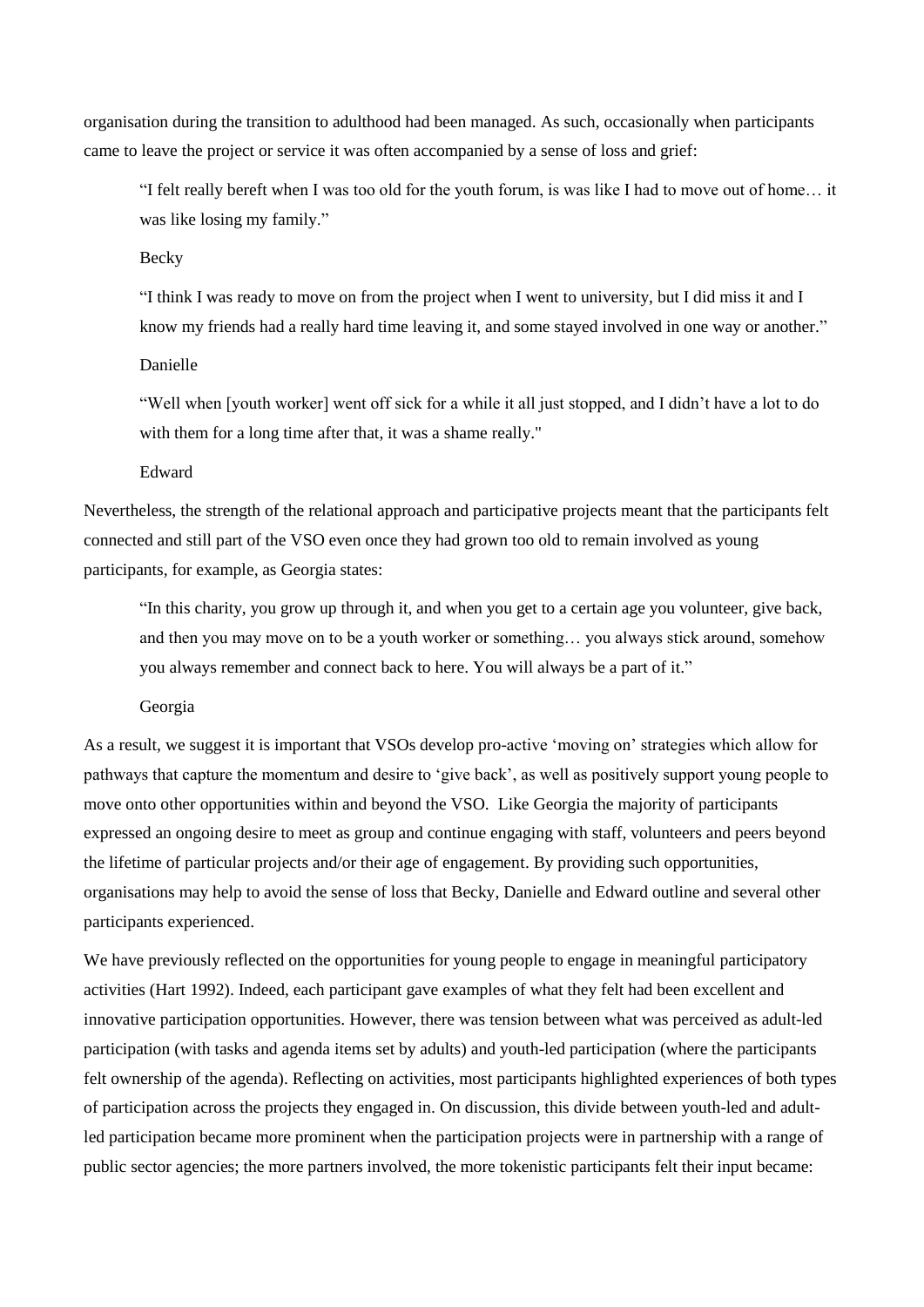"So for example we had involvement in how a centre was built, we went along to all these [multiagency] meetings but I didn't feel we, as young people, really got a say. I still think young people's involvement is tokenistic and not really valued for our actual opinions….. In decision making youth could still be considered a lot more... we still don't get the same say as other groups in society."

Katy

Those who reflected on these different participative mechanisms highlighted the youth-led model as more empowering, respectful and having a greater lasting impact on their skills and confidence. This is consistent with Hart's Ladder of Participation (1992) and it is potentially concerning if opportunities for youth participation in publicly-funded projects often amount to tokenism.

#### **Implications for Policy and Practice**

Drawing together the literature review and research findings we suggest the following implications for policy and practice. When operating in an increasingly competitive environment and balancing a range of funding and commissioning requirements, it is important VSOs do not lose sight of the long-term relationships with young people in favour of funding driven short-term interventions. This ever-changing environment has given rise to issues that organisations need to contend with, from which we propose three key recommendations:

**1. Focus on relationships:** As identified in the literature review, in times of diminishing funds, the public sector is increasingly commissioning youth services out to the voluntary sector and other providers (Davies 2013; NYA 2014). This presents interesting opportunities for organisations to grow and expand, however does pose the risk of fundamentally altering service provision. This research, along with previous studies (Nolas 2014; Ritchie and Ord 2017; Rivera and Santos 2016; Saunders, Munford, and Thimasarn-Anwar 2016), highlights the importance of sustained relationships. Though the participants in this research were considered vulnerable at point of engagement, over their time with the VSO they were not consistently identified as vulnerable. However, within this time all ten of the participants reached varying degrees of often unpredictable crisis, shifting from vulnerable to stable, and relied heavily on their relationship with key individuals within the VSO to see them through these points. It is impossible of course to predict how these young people would have coped without this additional and highly personalised support, but their perception of the importance the VSO played in supporting them return to a positive trajectory highlights the value of relationship building for both marginalised groups and those at risk of becoming marginalised.

**2. Support positive transitions:** A second challenge this research raised is how youth providers support and facilitate exit strategies for youth participants at the level of both organisations and at individual youth workers. This presents a dual challenge: firstly, how such organisations can provide clear pathways to support youth participants who wish to remain engaged with the organisation or community and 'give back' beyond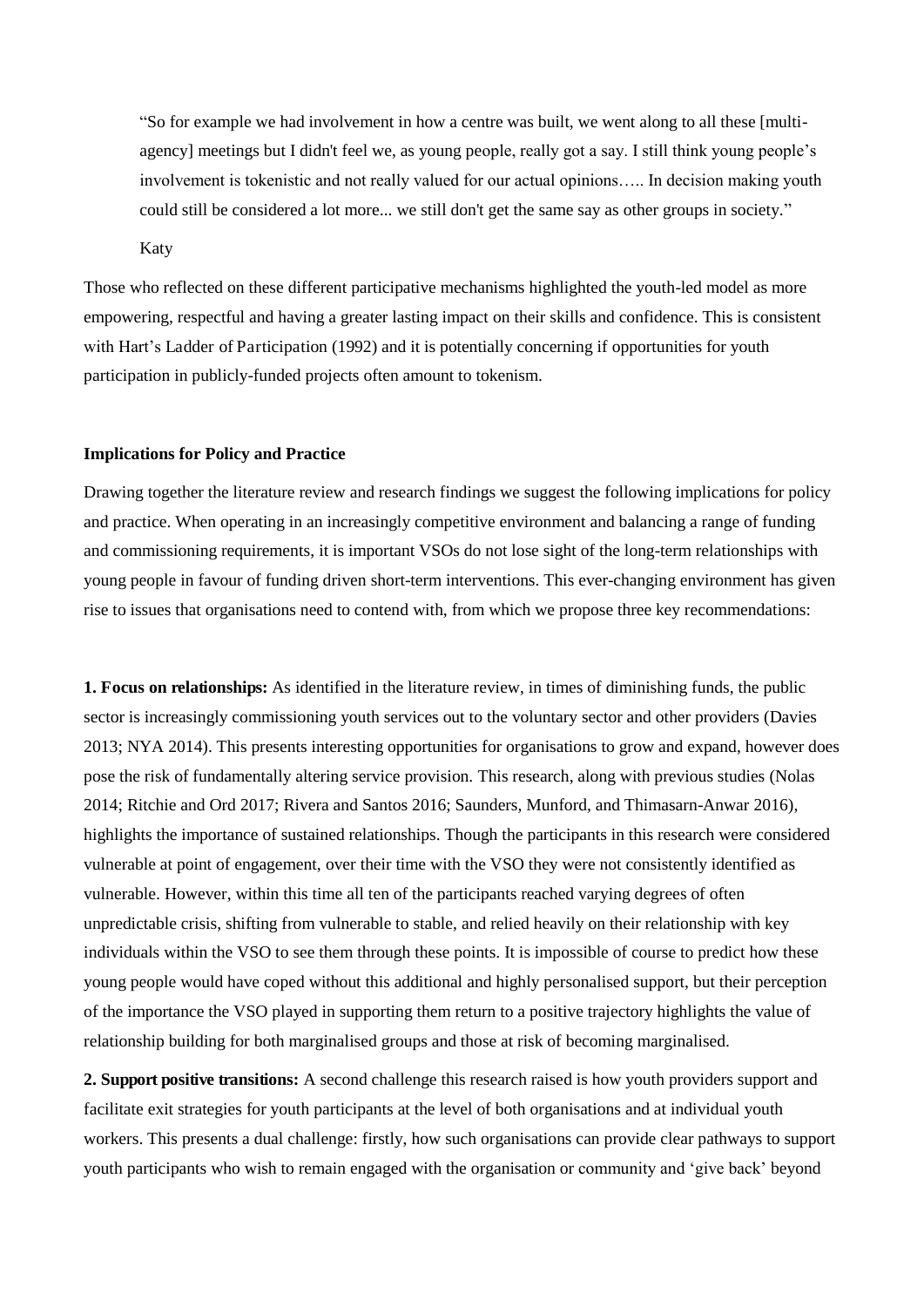the service provision, continuing to build on civic and political engagement; secondly, how individuals can be supported to exit both the service provision of the organisation and move on from maintained and established relationships built with individuals within the organisation. Individual participants who effectively 'left' the VSO expressed feeling bereft on having to move on, and as such consideration needs to be given to the positive management and facilitation of these processes.

**3. Maintaining meaningful participation:** A third and perhaps more complex challenging is how to maintain and develop meaningful participation. Research shows that VSOs continue to develop and lead on creating opportunities for meaningful participation and this momentum needs to continue, learning through on-going self-reflection and good practice from others (NYA 2014). Within this research each of the participants drew upon significant examples of youth participation, however there remains a tension between young people working on issues identified by adults, and young people working on issues they identify themselves – a core difference outlined in Hart's Ladder of Participation (1992). Meaningful participation gives young people the means to address and challenge issues they may face, and thus, if it is to continue to make a positive contribution young people need to be facilitated by policy makers, organisations and practitioners alike to set their own agendas (Fleming 2013).

#### **Conclusion**

Youth VSOs which facilitate participation engagement projects can play a significant, lasting and important role in the life journeys of those who take part in them, and can fundamentally alter young people's trajectories and provide necessary support in times of crisis. It is impossible of course to predict what the life outcomes to date would have been for the ten participants we spoke to if they had not been involved in the VSO. However, what is important is the significance and importance each young person ascribed to their involvement in the projects and services offered by the VSO, and most importantly the significance of the impact they felt the relationships they formed have had on their lives.

This research highlights the ongoing argument that relationships remain central to service provision (e.g. Nolas 2014; McMillan and Chavis 1986; Ritchie and Ord 2017). Young people rarely identify with different services, projects or the larger organisation; rather they identify with individuals within the organisation and can form strong and lasting attachments to these individuals. The relationships formed mean that if or when young people experienced crisis, often triggered by unpredictable events, they are networked into immediate support which enables them to move forwards. A relational approach which builds on trust, honesty and respect appears to be at the heart of the success of this youth work and the associated participation projects. However, it is also important to note that this is not the only the factor which was perceived to have supported the successful outcomes of the young people involved. The opportunity for new experiences, especially when these are far out of the young people's comfort zone, was also highlighted as important.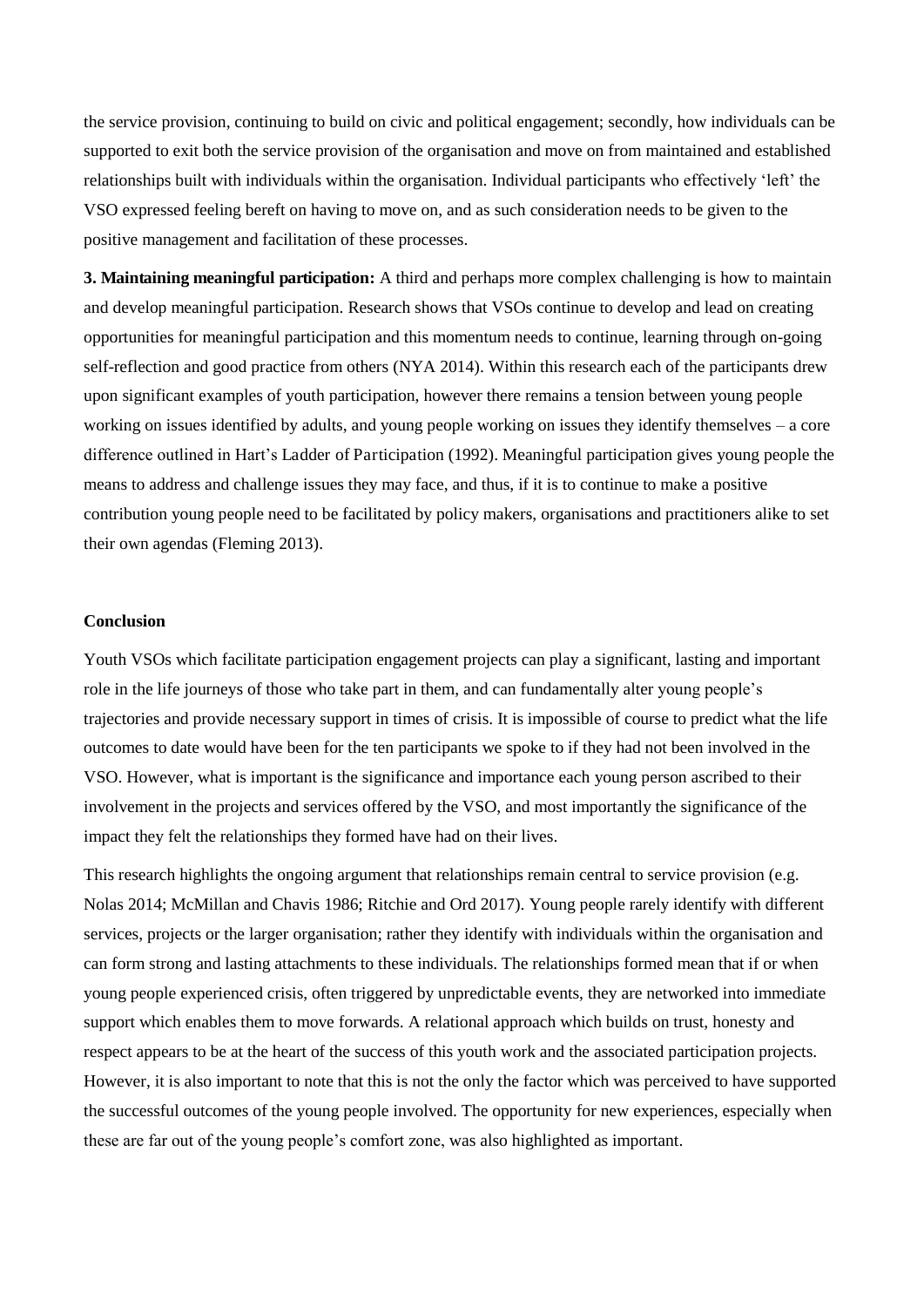Finally, the importance and lasting impact of supporting young people to have a voice also comes out of the research as a dominating theme. In facilitating this through well-designed and supportive programmes of participation, this research suggests that participation projects can have a strong and lasting impact on civic and political engagement, advocacy and citizenship (Flanagan 2009; McFarland and Thomas 2006; Musick and Wilson 2007).

While the research discussed in this paper itself is limited in scale and scope, it provides an in-depth, qualitative analysis of the long-term impacts and pathways based on the experience of one cohort. However, the size and scale of the study limits its overall generalisability. As such we would suggest further research which seeks to capture these impacts as they happen over a longer period of time and investment in longitudinal impact evaluation models. Furthermore, this research is based on the experiences of participants who journeyed with a single VSO, therefore neglecting other service providers and indeed does not address the perspectives of those who choose not to engage or who disengaged early on from service provision. We would suggest it would be useful to seek to capture some of these perspectives in moving forwards.

#### **Bibliography**

- Barber T. 2009. "Participation, citizenship and well being: engaging with young people, making a difference." Young 17 (1): 25–40. doi: 10.1177/110330880801700103
- Brodie, E., T. Hughes, V. Jochum, S. Miller, N. Ockenden, and D. Warburton. 2011. Pathways Through Participation: What creates and sustains active citizenship? London: NCVO.
- Burgess, R. 1984. In The Field: An introduction to field research, London: Unwin Hyman.
- Cabinet Office. 2015. Community Life Survey. London: Cabinet Office.
- Cattan, M., E. Hogg, and I. Hardill, I. 2011. "Improving quality of life in ageing populations: What can volunteering do?" Maturitas, 70(4), 328-332. doi: 10.1016/j.maturitas.2011.08.010
- Davies, B. 2013. "Youth work in a changing policy landscape: the view from England." Journal of Youth and Policy, 110: 1-32.
- Doward, J. and Menin, A. 2017. More than 30 child protection departments in special measures. The Guardian, 9<sup>th</sup> December.
- Flanagan, C. 2009. Young people's civic engagement and political development. In Handbook of Youth and Young Adulthood: New perspectives and agendas, edited by A. Furlong, 291-300. London: Routledge.
- Fleming, J. 2013. "Young People's Participation—Where Next?" Children and Society 27 (6): 484–495. doi: j.1099-0860.2012.00442.
- Fox, M. and P. Martin. 2007. Doing Practitioner Research. London: Sage.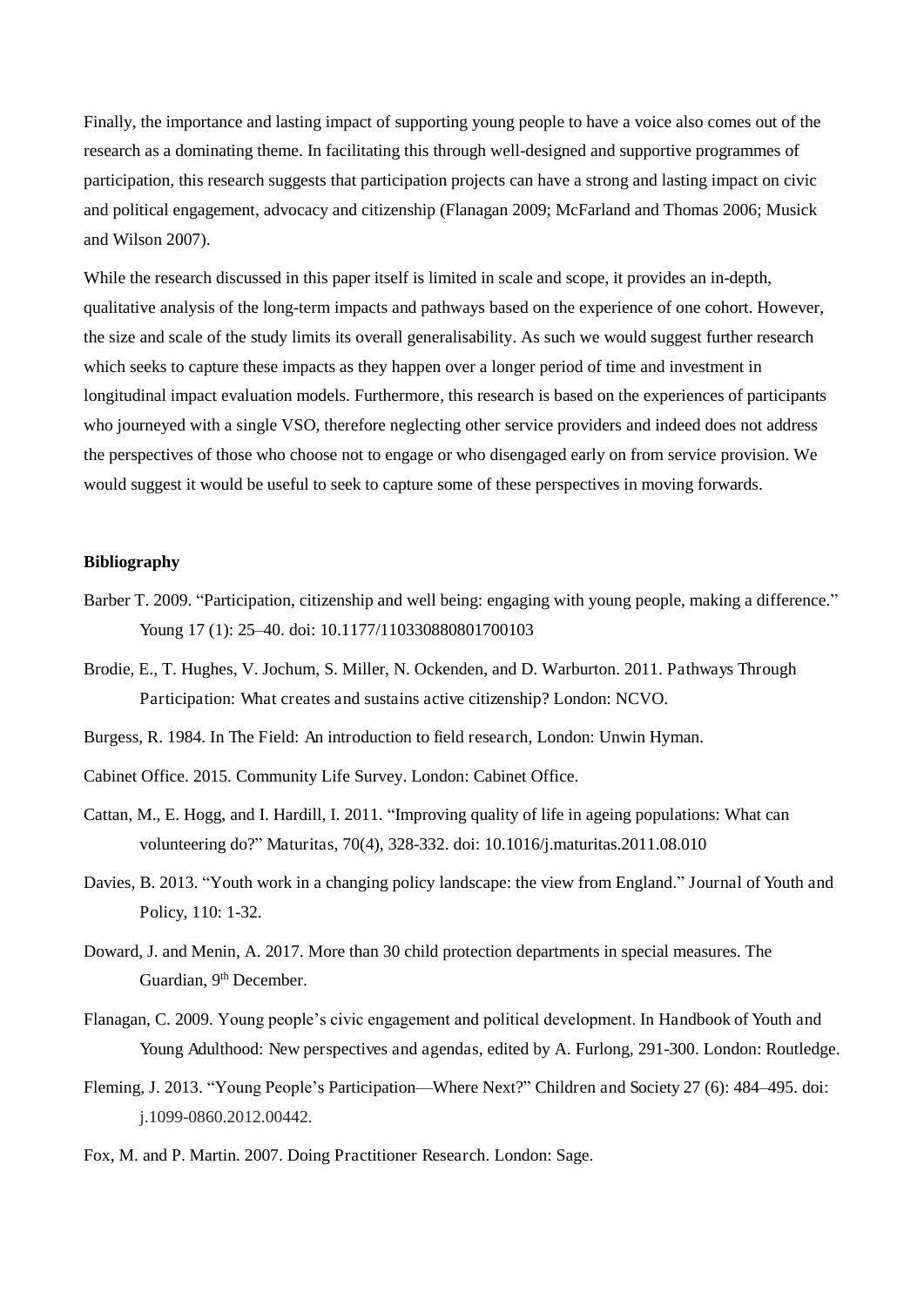- France, A., K. Freiberg, and R. Homel. 2010. "Beyond Risk Factors: Towards a Holistic Prevention Paradigm for Children and Young People." British Journal of Social Work 40 (4): 1192–1210. doi: 10.1093/bjsw/bcq010.
- Gunn R. 2008. "The power to shape decisions? An exploration of young people's power in participation." Health and Social Care in the Community 16(3): 253–261. doi: 10.1111/j.1365-2524.2008.00779.
- Hart, R. 1992. *Children's Participation: From Tokenism to Citizenship*. Florence: UNICEF.
- Hayden, C. and C. Jenkins. 2014. "'Troubled Families' Programme in England: 'wicked problems' and policy-based evidence." Policy Studies 35(6): 631-649. doi: 10.1080/01442872.2014.971732.
- Hill, M., K. Turner, M. Walker, A. Stafford, and P. Seaman. 2006. Children's perspectives on social exclusion and resilience in disadvantaged urban communities. In Children, Young People and Social Inclusion, edited by K. Tisdall, 217-235. Policy Press: Bristol.
- Hogg, E. 2016. "Constant, serial and trigger volunteers: volunteering across the lifecourse and into older age." Voluntary Sector Review 7 (2): 169-190. doi: 10.1332/204080516X14650415652302.
- Hogg, E., I. Hardill, and J. Ramsey. 2014. "Co-producing knowledge: reflections on the benefits and challenges of researching in partnership with voluntary sector organisations." Voluntary Sector Review 5 (3), 399-406. doi: 10.1332/204080514X14117195972298.
- Holstein, J. and J. Gubrium. 2003. Introduction: Inside Interviewing: New Lenses, New Concerns, in Inside Interviewing: New Lenses, New Concerns, edited by J. Holstein and J. Gubrium, 3-32. London: Sage Publications.
- House of Commons. 2011. Education Select Committee Report: Services for Young People. London: House of Commons.
- Jenkins, R. 2004. Field Relations. In The Sage Encyclopaedia of Social Science Research Methods, Volume One, edited by M. Lewis-Beck, A. Bryman, and T. Liao, 384-386. London: Sage Publications.
- Kerr, D. and E. Cleaver. 2004. Citizenship Education Longitudinal Study: Literature Review. London: Department for Education.
- Kvale, S. 2007. Doing Interviews. London: Sage Publications.
- Mason, J. 1996. Qualitative Researching. London: Sage Publications.
- McFarland, D. and R. Thomas. 2006. "Bowling Young: How youth voluntary associations influence adult political participation." American Sociological Review 71 (3): 401-425. doi: 10.1177/000312240607100303.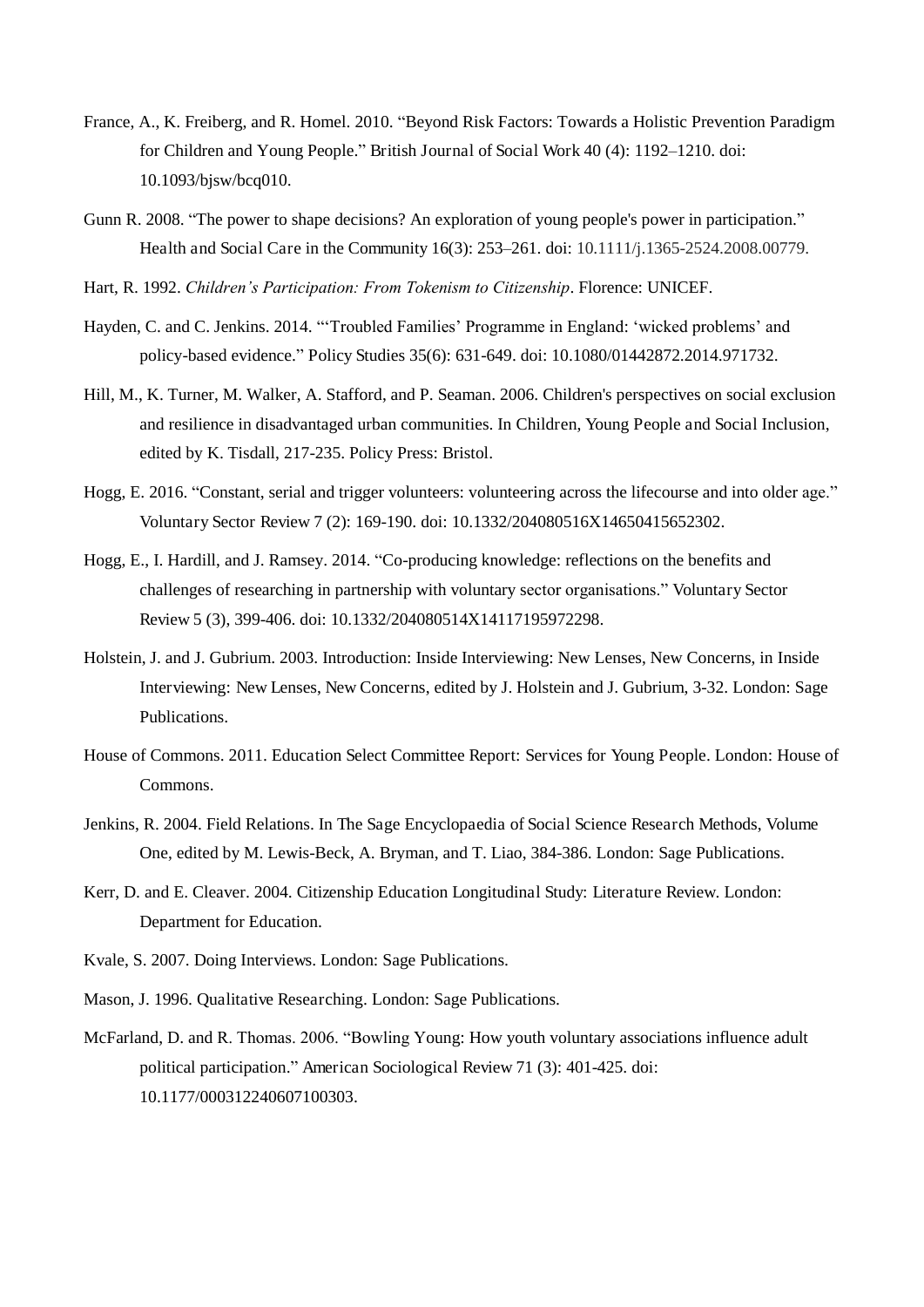- McLellan, J. and J. Youniss. 2003. "Two Systems of Youth Service: Determinants of Voluntary and Required Youth Community Service." Journal of Youth and Adolescence 32 (1): 47-58. doi: 10.1023/A:1021032407300.
- McMillan, D. and D. Chavis. 1986. "Sense of Community: A Definition and a Theory." Journal of Community Psychology 14 (1): 6–22.
- McNeil, B., N. Reeder, and J. Rich. 2012. A framework of outcomes for young people. London: The Young Foundation.
- Morris, K., M. Barnes, and P. Mason. 2009. Children, Families and Social Exclusion- New Approaches to Prevention. Bristol: Policy Press.
- Morrow-Howell, N., S. Hong, and F. Tang. 2009. "Who benefits from volunteering? Variations in perceived benefits." The Gerontologist 49 (1): 91-102. doi: 10.1093/geront/gnp007.
- Murphy, S. 2017. The rise of a neo-communitarian project: A critical youth work study into the pedagogy of the National Citizen Service in England. London: Citizenship, Social and Economics Education.
- Musick, M. and J. Wilson. 2007. Volunteers: A Social Profile. Bloomington: Indiana University Press.
- National Youth Agency. 2014. Youth Services in England: Changes and Trends in the Provision of Services. London: National Youth Agency.
- Nolas, S. 2014. "Exploring young people's and youth workers' experiences of spaces for 'youth development': creating cultures of participation." Journal of Youth Studies 17 (1): 26-41. doi: 10.1080/13676261.2013.793789.
- Oliver, D., J. Serovich, and T. Mason. 2005. "Constraints and Opportunities with Interview Transcription: Towards Reflection in Qualitative Research." Social Forces 84 (2): 1273-1289. dui: 10.1353/sof.2006.0023.
- Ritchie, D. and J. Ord. 2017. "The experience of open access youth work: the voice of young people." Journal of Youth Studies 20 (3): 269-282. doi: 10.1080/13676261.2016.1212162.
- Rivera, R. and D. Santos. 2016. "Civic and Political Participation of Children and Adolescents: A Lifestyle Analysis for Positive Youth Developmental Programs." Children and Society 30 (1): 59–70. doi: 10.1111/chso.12118.
- Rochester, C. 2013. Rediscovering Voluntary Action: The Beat of a Different Drum. Basingstoke: Palgrave Macmillan.
- Rochester, C., A. Ellis Paine, and S. Howlett. 2016. Volunteering and Society in the 21st Century. Basingstoke: Palgrave Macmillan.
- Ruddock, J. and J. Flutter. 2004. How to Improve Your School. London: Continuum.